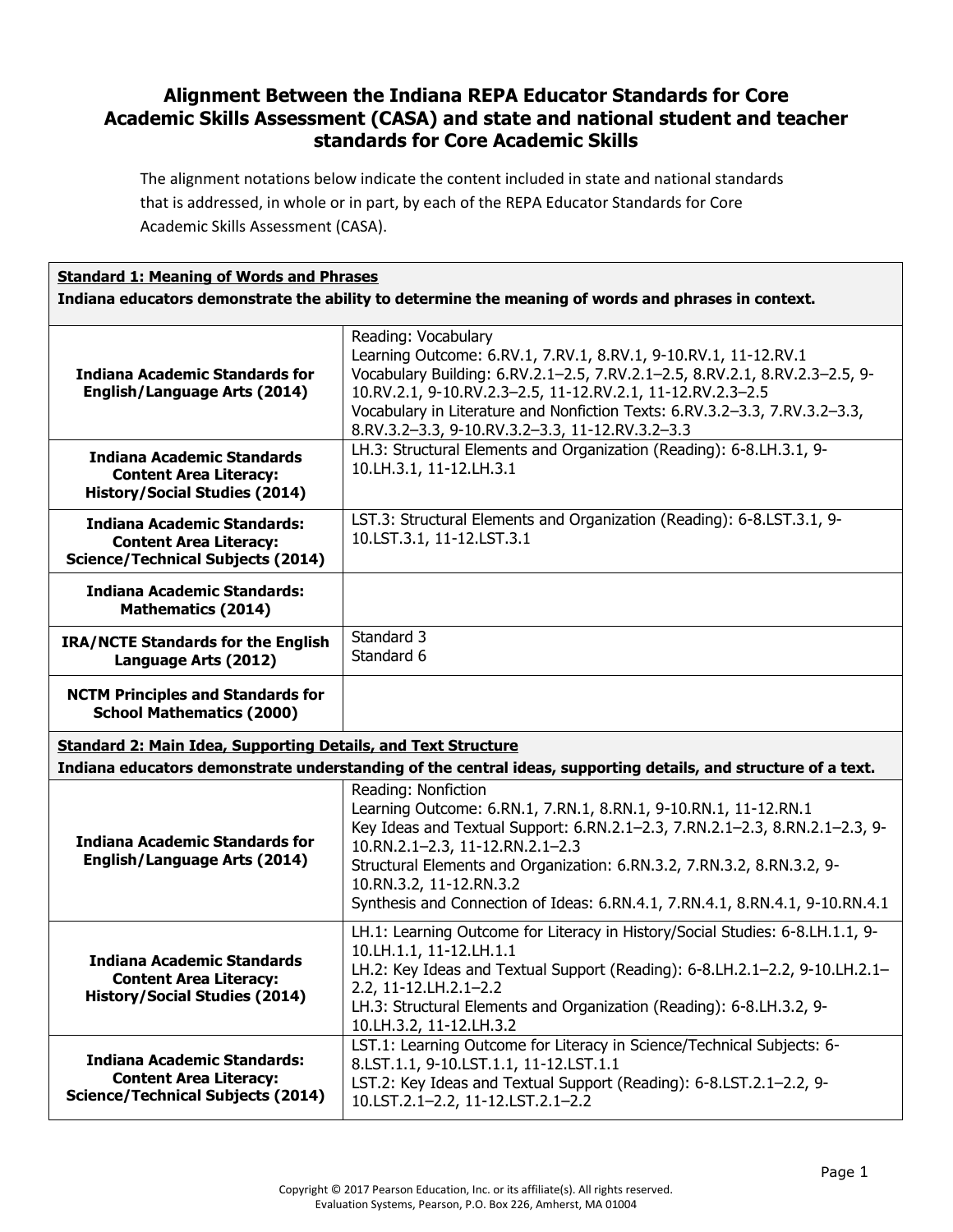|                                                                                                                                        | LST.3: Structural Elements and Organization (Reading): 6-8.LST.3.2, 9-<br>10.LST.3.2, 11-12.LST.3.2                                                                                                                                                                                                                 |
|----------------------------------------------------------------------------------------------------------------------------------------|---------------------------------------------------------------------------------------------------------------------------------------------------------------------------------------------------------------------------------------------------------------------------------------------------------------------|
| <b>Indiana Academic Standards:</b><br><b>Mathematics (2014)</b>                                                                        |                                                                                                                                                                                                                                                                                                                     |
| <b>IRA/NCTE Standards for the English</b><br>Language Arts (2012)                                                                      | Standard 1<br>Standard 3                                                                                                                                                                                                                                                                                            |
| <b>NCTM Principles and Standards for</b><br><b>School Mathematics (2000)</b>                                                           |                                                                                                                                                                                                                                                                                                                     |
| <b>Standard 3: Purpose and Point of View</b><br>Indiana educators demonstrate understanding of the writer's purpose and point of view. |                                                                                                                                                                                                                                                                                                                     |
| <b>Indiana Academic Standards for</b><br><b>English/Language Arts (2014)</b>                                                           | Reading: Nonfiction<br>Structural Elements and Organization: 6.RN.3.2-3.3, 7.RN.3.2-3.3, 8.RN.3.2-<br>3.3, 9-10.RN.3.2-3.3, 11-12.RN.3.3<br>Reading: Vocabulary<br>Vocabulary in Literature and Nonfiction Texts: 6.RV.3.1-3.3, 7.RV.3.1-3.3,<br>8.RV.3.1-3.3, 9-10.RV. 3.1-3.3, 11-12.RV.3.1-3.3                   |
| <b>Indiana Academic Standards</b><br><b>Content Area Literacy:</b><br><b>History/Social Studies (2014)</b>                             | LH.3: Structural Elements and Organization (Reading): 6-8.LH. 3.3, 9-<br>10.LH.3.3, 11-12.LH.3.3                                                                                                                                                                                                                    |
| <b>Indiana Academic Standards:</b><br><b>Content Area Literacy:</b><br><b>Science/Technical Subjects (2014)</b>                        | LST.3: Structural Elements and Organization (Reading): 6-8.LST.3.3, 9-<br>10.LST.3.3, 11-12.LST.3.3                                                                                                                                                                                                                 |
| <b>Indiana Academic Standards:</b><br><b>Mathematics (2014)</b>                                                                        |                                                                                                                                                                                                                                                                                                                     |
| <b>IRA/NCTE Standards for the English</b><br>Language Arts (2012)                                                                      | Standard 3                                                                                                                                                                                                                                                                                                          |
| <b>NCTM Principles and Standards for</b><br><b>School Mathematics (2000)</b>                                                           |                                                                                                                                                                                                                                                                                                                     |
| <b>Standard 4: Critical Reasoning</b><br>Indiana educators use critical-reasoning skills to evaluate texts.                            |                                                                                                                                                                                                                                                                                                                     |
| <b>Indiana Academic Standards for</b><br><b>English/Language Arts (2014)</b>                                                           | Reading: Nonfiction<br>Synthesis and Connection of ideas: 6.RN.4.1-4.3, 7.RN.4.1-4.3, 8.RN.4.1-4.3,<br>9-10.RN.4.1-4.3, 11-12.RN.4.1-4.3                                                                                                                                                                            |
| <b>Indiana Academic Standards</b><br><b>Content Area Literacy:</b><br><b>History/Social Studies (2014)</b>                             | LH.2: Key Ideas and Textual Support (Reading): 6-8.LH.2.3, 9-10.LH.2.3, 11-<br>12.LH.2.3<br>LH.3: Structural Elements and Organization (Reading): 6-8.LH.3.2-3.3, 9-<br>10.LH.3.2-3.3, 11-12.LH.3.2-3.3<br>LH.4: Synthesis and Connection of Ideas (Reading): 6-8.LH.4.2-4.3, 9-<br>10.LH.4.2-4.3, 11-12.LH.4.1-4.3 |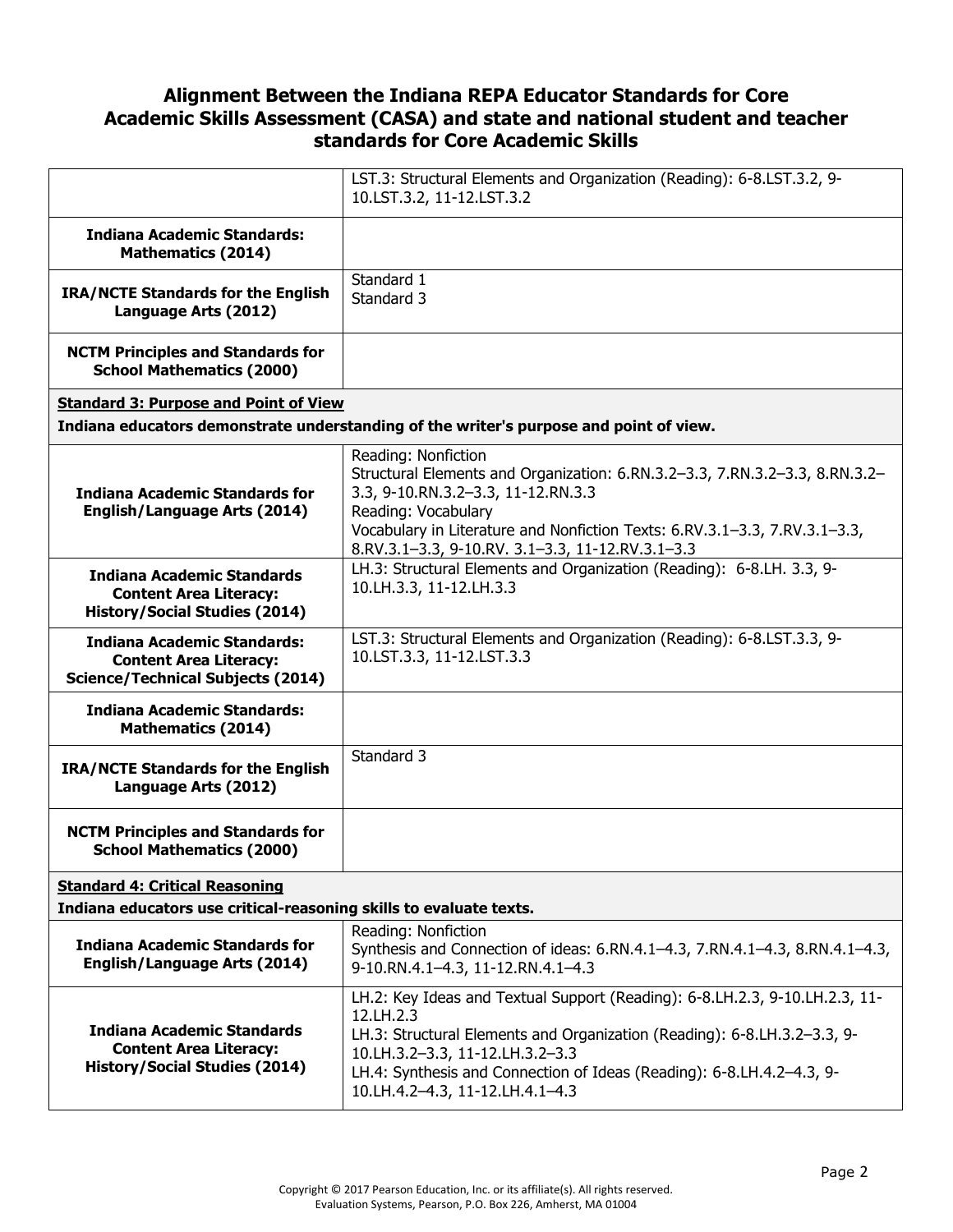| <b>Indiana Academic Standards:</b><br><b>Content Area Literacy:</b><br><b>Science/Technical Subjects (2014)</b>                                                                 | LST.3: Structural Elements and Organization (Reading): 6-8.LST.3.2-3.3, 9-<br>10.LST.3.2-3.3, 11-12.LST.3.2-3.3<br>LST.4: Synthesis and Connection of Ideas (Reading): 6-8.LST.4.2-4.3, 9-<br>10.LST.4.2-4.3, 11-12.LST.4.1-4.3                                                     |
|---------------------------------------------------------------------------------------------------------------------------------------------------------------------------------|-------------------------------------------------------------------------------------------------------------------------------------------------------------------------------------------------------------------------------------------------------------------------------------|
| <b>Indiana Academic Standards:</b><br><b>Mathematics (2014)</b>                                                                                                                 |                                                                                                                                                                                                                                                                                     |
| <b>IRA/NCTE Standards for the English</b><br>Language Arts (2012)                                                                                                               | Standard 1<br>Standard 3<br>Standard 7                                                                                                                                                                                                                                              |
| <b>NCTM Principles and Standards for</b><br><b>School Mathematics (2000)</b>                                                                                                    |                                                                                                                                                                                                                                                                                     |
| <b>Standard 5: Clear and Coherent Writing</b>                                                                                                                                   |                                                                                                                                                                                                                                                                                     |
| Indiana educators understand how to produce clear and coherent writing in which the development,<br>organization, and style are appropriate to the task, purpose, and audience. |                                                                                                                                                                                                                                                                                     |
| <b>Indiana Academic Standards for</b><br><b>English/Language Arts (2014)</b>                                                                                                    | Writing<br>Learning Outcome: 6.W.1, 7.W.1, 8.W.1, 9-10.W.1, 11-12.W.1<br>Writing Genres: 6.W.3.1-3.3, 7.W.3.1-3.3, 8.W.3.1-3.3, 9-10.W.3.1-3.3, 11-<br>$12.W.3.1 - 3.3$<br>The Writing Process: 6.W.4-5. 7.W.4-5, 8.W.4-5, 9-10.W.4-5, 11-2.W.4-5                                   |
| <b>Indiana Academic Standards</b><br><b>Content Area Literacy:</b><br><b>History/Social Studies (2014)</b>                                                                      | LH.1: Learning Outcome for Literacy in History/Social Studies: 6-8.LH.1.2, 9-<br>10.LH.1.2, 11-12.LH.1.2<br>L.H.5: Writing Genres (Writing): 6-8.LH.5.1, 9-10.LH.5.1, 11-2.LH.5.1<br>LH.6: The Writing Process (Writing): 6-8.LH.6.1, 9-10.LH.6.1, 11-12.LH.6.1                     |
| <b>Indiana Academic Standards:</b><br><b>Content Area Literacy:</b><br><b>Science/Technical Subjects (2014)</b>                                                                 | LST.1: Learning Outcome for Literacy in Science/Technical Subjects: 6-<br>8.LST.1.2, 9-10.LST.1.2, 11-12.LST.1.2<br>LST.5: Writing Genres (Writing): 6-8.LST.5.1, 9-10.LST.5.1, 11-12.LST.5.1<br>LST.6: The Writing Process (Writing): 6-8.LST.6.1, 9-10.LST.6.1, 11-<br>12.LST.6.1 |
| <b>Indiana Academic Standards:</b><br><b>Mathematics (2014)</b>                                                                                                                 |                                                                                                                                                                                                                                                                                     |
| <b>IRA/NCTE Standards for the English</b><br>Language Arts (2012)                                                                                                               | Standard 5<br>Standard 6                                                                                                                                                                                                                                                            |
| <b>NCTM Principles and Standards for</b><br><b>School Mathematics (2000)</b>                                                                                                    |                                                                                                                                                                                                                                                                                     |
| <b>Standard 6: Strong and Developed Writing</b>                                                                                                                                 |                                                                                                                                                                                                                                                                                     |
| Indiana educators understand how to develop and strengthen writing by revising, editing, rewriting, or trying a<br>new approach.                                                |                                                                                                                                                                                                                                                                                     |
| <b>Indiana Academic Standards for</b><br><b>English/Language Arts (2014)</b>                                                                                                    | Writing<br>Writing Genres: 6.W.3.1, 7.W.3.1, 8.W.3.1, 9-10.W.3.1, 11-12.W.3.1<br>The Writing Process: 6.W.4, 7.W.4, 8.W.4, 9-10.W.4, 11-12.W.4                                                                                                                                      |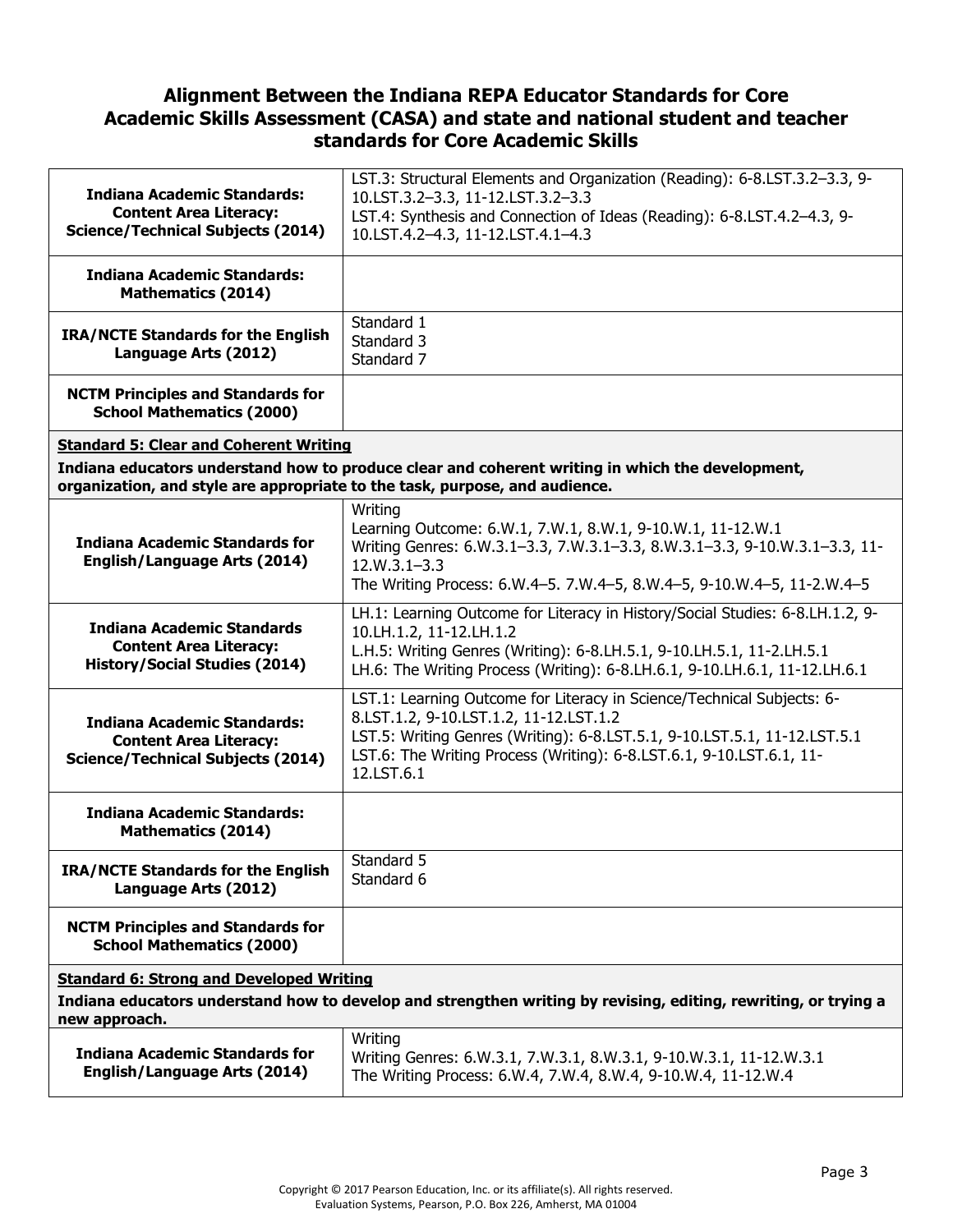| <b>Indiana Academic Standards</b><br><b>Content Area Literacy:</b><br><b>History/Social Studies (2014)</b>                                                         | LH.5: Writing Genres: 6-8.LH.5.1, 9-10.LH.5.1, 11-2.LH.5.1<br>LH.6: The Writing Process: 6-8.LH.6.1, 9-10.LH.6.1, 11-12.LH.6.1<br>LH.7: The Research Process (Writing): 6-8.LH.7.2-7.3, 9-10.LH.7.1-7.3, 11-<br>12.LH.7.1-7.3                                                  |  |
|--------------------------------------------------------------------------------------------------------------------------------------------------------------------|--------------------------------------------------------------------------------------------------------------------------------------------------------------------------------------------------------------------------------------------------------------------------------|--|
| <b>Indiana Academic Standards:</b><br><b>Content Area Literacy:</b><br><b>Science/Technical Subjects (2014)</b>                                                    | LST.5: Writing Genres (Writing): 6-8.LST.5.1, 9-10.LST.5.1, 11-12.LST.5.1<br>LST.6: The Writing Process: 6-8.LST.6.1, 9-10.LST.6.1, 11-12.LST.6.1<br>LST.7: The Research Process (Writing): 6-8.LST.7.1-7.3, 9-10.LST.7.1-7.3,<br>$11-12$ , LST, $7.1-7.3$                     |  |
| <b>Indiana Academic Standards:</b><br><b>Mathematics (2014)</b>                                                                                                    |                                                                                                                                                                                                                                                                                |  |
| <b>IRA/NCTE Standards for the English</b><br>Language Arts (2012)                                                                                                  | Standard 4<br>Standard 5<br>Standard 6                                                                                                                                                                                                                                         |  |
| <b>NCTM Principles and Standards for</b><br><b>School Mathematics (2000)</b>                                                                                       |                                                                                                                                                                                                                                                                                |  |
| <b>Standard 7: Grammar, Usage, and Mechanics</b><br>Indiana educators demonstrate command of the conventions of standard English grammar, usage, and<br>mechanics. |                                                                                                                                                                                                                                                                                |  |
| <b>Indiana Academic Standards for</b><br><b>English/Language Arts (2014)</b>                                                                                       | Writing<br>Conventions of Standard English: 6.W.6.1a-e, 6.W.6.2a-c, 7.W.7.1a-e,<br>7.W.2a-c, 8.W.1a-e, 8.W.2a-c, 9-10.W.1a-e, 9-10.W.2a-c, 11-12.W.1a-e,<br>11-12.W.2a-c                                                                                                       |  |
| <b>Indiana Academic Standards</b><br><b>Content Area Literacy:</b><br><b>History/Social Studies (2014)</b>                                                         | LH.6: The Writing Process (Writing): 6-8.LH.6.1, 9-10.LH.6.1, 11-12.LH.6.1                                                                                                                                                                                                     |  |
| <b>Indiana Academic Standards:</b><br><b>Content Area Literacy:</b><br><b>Science/Technical Subjects (2014)</b>                                                    | LST.6: The Writing Process (Writing): 6-8.LST.6.1, 9-10.LST.6.1, 11-<br>12.LST.6.1                                                                                                                                                                                             |  |
| <b>Indiana Academic Standards:</b><br><b>Mathematics (2014)</b>                                                                                                    |                                                                                                                                                                                                                                                                                |  |
| IRA/NCTE Standards for the English<br>Language Arts (2012)                                                                                                         | Standard 4<br>Standard 6                                                                                                                                                                                                                                                       |  |
| <b>NCTM Principles and Standards for</b><br><b>School Mathematics (2000)</b>                                                                                       |                                                                                                                                                                                                                                                                                |  |
| <b>Standard 8: Writing Assignment</b>                                                                                                                              |                                                                                                                                                                                                                                                                                |  |
|                                                                                                                                                                    | Indiana educators demonstrate the ability to write arguments to support claims in an analysis of substantive<br>topics using valid reasoning and relevant and sufficient evidence.                                                                                             |  |
| <b>Indiana Academic Standards for</b><br><b>English/Language Arts (2014)</b>                                                                                       | Writing<br>Learning Outcome: 6.W.1, 7.W.1, 8.W.1, 9-10.W.1, 11-12.W.1<br>Writing Genres: 6.W.3.1, 7.W.3.1, 8.W.3.1, 9-10.W.3.1, 11-12.W.3.1<br>The Writing Process: 6.W.4, 7.W.4, 8.W.4, 9-10.W.4, 11-12.W.4<br>The Research Process: 6.W.5, 7.W.5, 8.W.5, 9-10.W.5, 11-12.W.5 |  |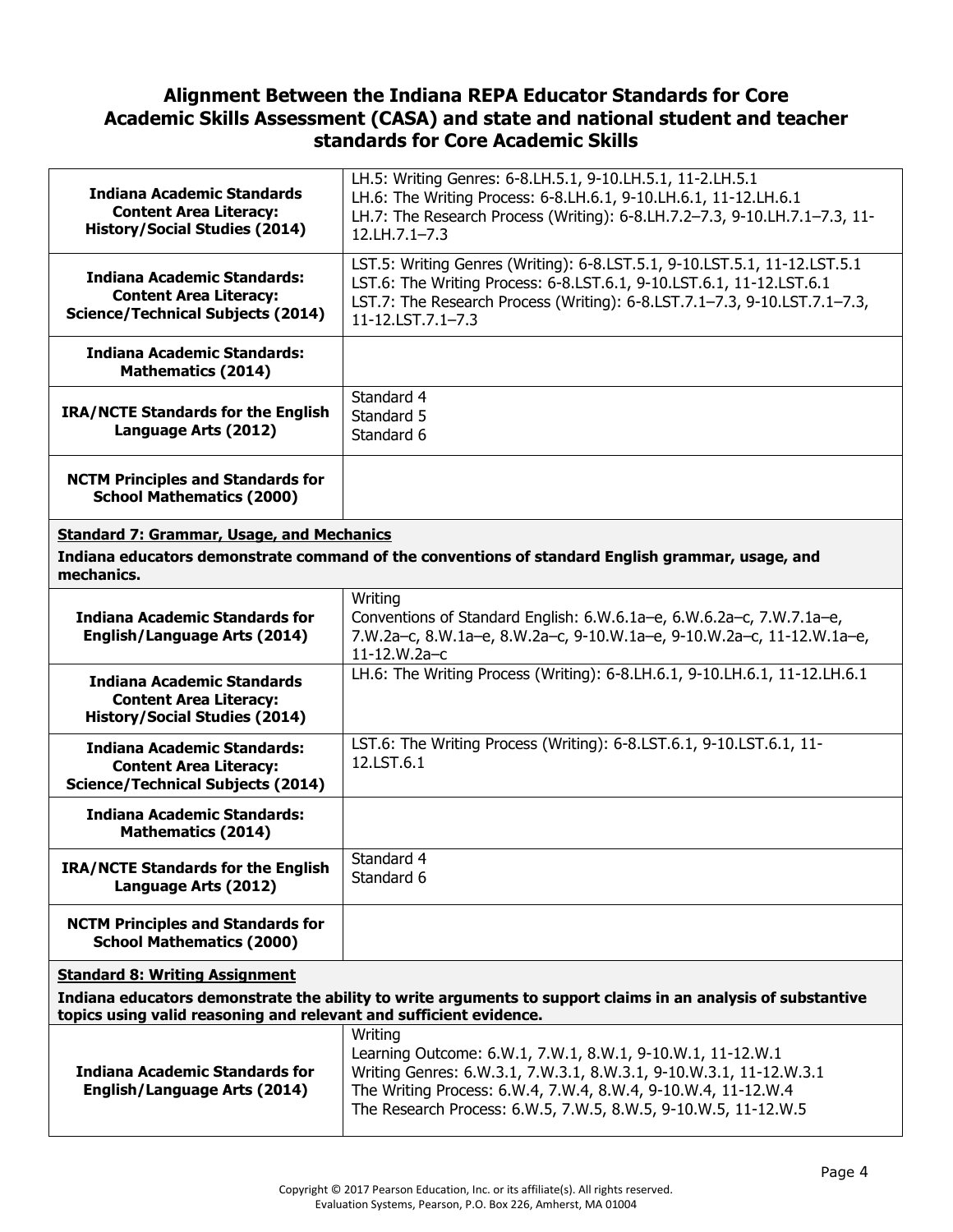|                                                                                                                 | Conventions of Standard English: 6.W.6.1a-e, 6.W.6.2a-c, 7.W.7.1a-e,<br>7.W.2a-c, 8.W.1a-e, 8.W.2a-c, 9-10.W.1a-e, 9-10.W.2a-c, 11-12.W.1a-e,<br>11-12.W.2a-c                                                                                                     |
|-----------------------------------------------------------------------------------------------------------------|-------------------------------------------------------------------------------------------------------------------------------------------------------------------------------------------------------------------------------------------------------------------|
| Indiana Academic Standards<br><b>Content Area Literacy:</b><br><b>History/Social Studies (2014)</b>             | LH.5: Writing Genres (Writing): 6-8.LH.5.1, 9-10.LH.5.1, 11-12.LH.5.1<br>LH.6: The Writing Process (Writing): 6-8.LH.6.1, 9-10.LH.6.1, 11-12.LH.6.1<br>LH.7: The Research Process (Writing): 6-8.LH.7.1-7.3, 9-10.LH.7.1-7.3, 11-<br>12.LH.7.1-7.3                |
| <b>Indiana Academic Standards:</b><br><b>Content Area Literacy:</b><br><b>Science/Technical Subjects (2014)</b> | LST.5: Writing Genres (Writing): 6-8.LST.5.1, 9-10.LST.5.1, 11-12.LST.5.1<br>LST.6: The Writing Process (Writing): 6-8.LST.6.1, 9-10.LST.6.1, 11-<br>12.LST.6.1<br>LST.7: The Research Process (Writing): 6-8.LST.7.1-7.3, 9-10.LST.7.1-7.3,<br>11-12.LST.7.1-7.3 |
| <b>Indiana Academic Standards:</b><br><b>Mathematics (2014)</b>                                                 |                                                                                                                                                                                                                                                                   |
| <b>IRA/NCTE Standards for the English</b><br>Language Arts (2012)                                               | Standard 4<br>Standard 5<br>Standard 6<br>Standard 7                                                                                                                                                                                                              |
|                                                                                                                 |                                                                                                                                                                                                                                                                   |
| <b>NCTM Principles and Standards for</b><br><b>School Mathematics (2000)</b>                                    |                                                                                                                                                                                                                                                                   |
| <b>Standard 9: Number and Quantity</b>                                                                          |                                                                                                                                                                                                                                                                   |
| and basic number theory.                                                                                        | Indiana educators demonstrate knowledge of number systems, number representations, number operations,                                                                                                                                                             |
| <b>Indiana Academic Standards for</b><br><b>English/Language Arts (2014)</b>                                    |                                                                                                                                                                                                                                                                   |
| <b>Indiana Academic Standards</b><br><b>Content Area Literacy:</b><br><b>History/Social Studies (2014)</b>      |                                                                                                                                                                                                                                                                   |
| <b>Indiana Academic Standards:</b><br><b>Content Area Literacy:</b><br><b>Science/Technical Subjects (2014)</b> | LST.2: Key Ideas and Textual Support (Reading): 6-8.LST.2.3, 9-10.LST.2.3,<br>11-12.LST.2.3<br>LST.3: Structural Elements and Organization (Reading): 6-8.LST.3.1, 9-<br>10.LST.3.1, 11-12.LST.3.1                                                                |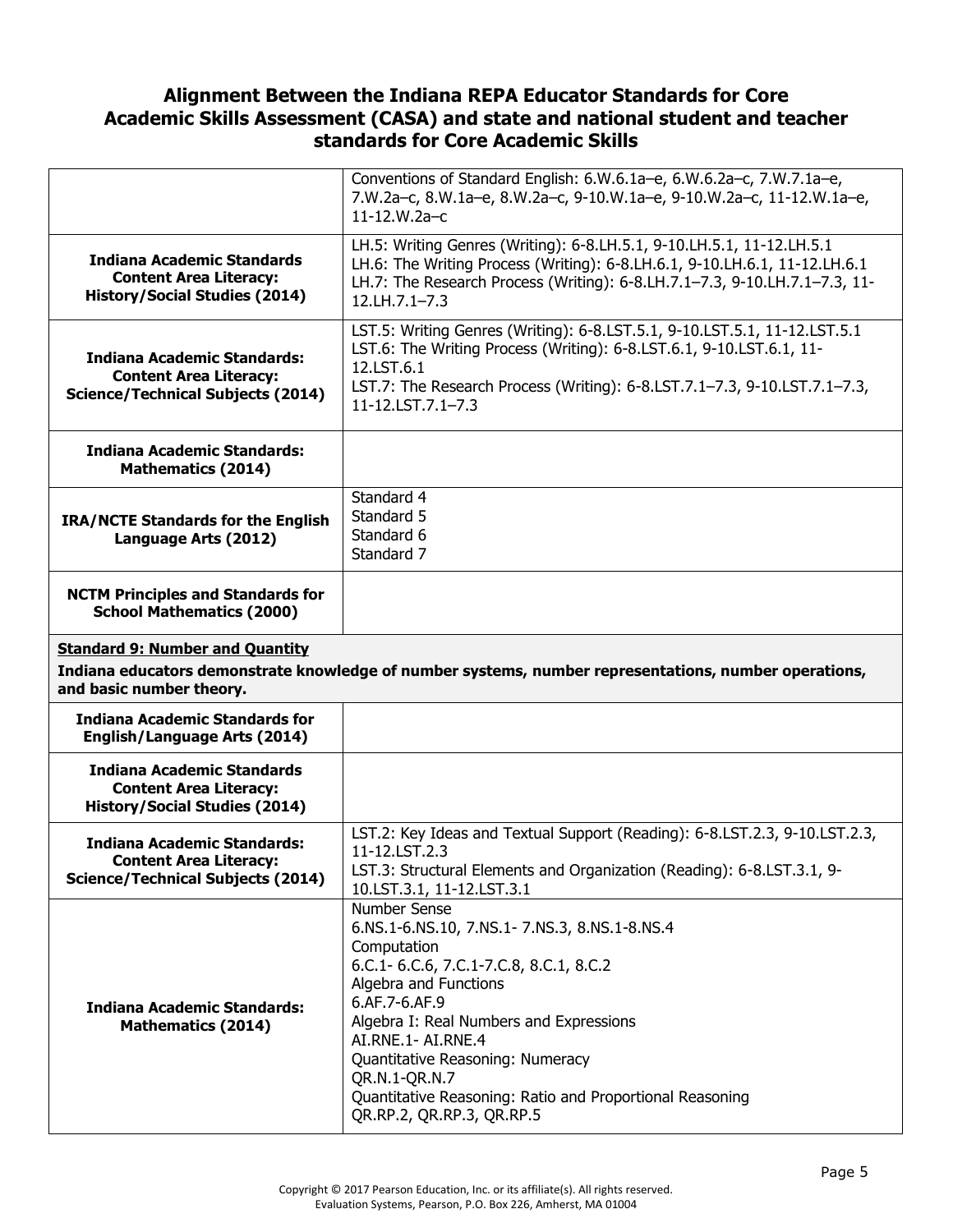| <b>IRA/NCTE Standards for the English</b><br>Language Arts (2012)                                               |                                                                                                                                                                                                                                                                                                                                                                                                                                                                                                                                                                                                                                                                                                                                                                                                                                                                                                                                                                                             |
|-----------------------------------------------------------------------------------------------------------------|---------------------------------------------------------------------------------------------------------------------------------------------------------------------------------------------------------------------------------------------------------------------------------------------------------------------------------------------------------------------------------------------------------------------------------------------------------------------------------------------------------------------------------------------------------------------------------------------------------------------------------------------------------------------------------------------------------------------------------------------------------------------------------------------------------------------------------------------------------------------------------------------------------------------------------------------------------------------------------------------|
| <b>NCTM Principles and Standards for</b><br><b>School Mathematics (2000)</b>                                    | Grades 6-8: Number and Operations<br>Understand numbers, ways of representing numbers, relationships among<br>numbers, and number systems<br>Understand meanings of operations and how they relate to one another<br>Compute fluently and make reasonable estimates<br>Grades 6-8: Problem Solving<br>Solve problems that arise in mathematics and in other contexts<br>Grades 6-8: Representation<br>Select, apply, and translate among mathematical representations to solve<br>problems<br>Grades 9-12: Number and Operations<br>Understand numbers, ways of representing numbers, relationships among<br>numbers, and number systems<br>Understand meanings of operations and how they relate to one another<br>Compute fluently and make reasonable estimates<br>Grades 9-12: Problem Solving<br>Solve problems that arise in mathematics and in other contexts<br>Grades 9-12: Representation<br>Select, apply, and translate among mathematical representations to solve<br>problems |
| <b>Standard 10: Algebra and Functions</b>                                                                       |                                                                                                                                                                                                                                                                                                                                                                                                                                                                                                                                                                                                                                                                                                                                                                                                                                                                                                                                                                                             |
| use of equations and inequalities to model and solve problems.                                                  | Indiana educators demonstrate knowledge of mathematical expressions, basic algebraic techniques, and the                                                                                                                                                                                                                                                                                                                                                                                                                                                                                                                                                                                                                                                                                                                                                                                                                                                                                    |
| <b>Indiana Academic Standards for</b><br><b>English/Language Arts (2014)</b>                                    |                                                                                                                                                                                                                                                                                                                                                                                                                                                                                                                                                                                                                                                                                                                                                                                                                                                                                                                                                                                             |
| <b>Indiana Academic Standards</b><br><b>Content Area Literacy:</b><br><b>History/Social Studies (2014)</b>      |                                                                                                                                                                                                                                                                                                                                                                                                                                                                                                                                                                                                                                                                                                                                                                                                                                                                                                                                                                                             |
| <b>Indiana Academic Standards:</b><br><b>Content Area Literacy:</b><br><b>Science/Technical Subjects (2014)</b> | LST.2: Key Ideas and Textual Support (Reading): 6-8.LST.2.3, 9-10.LST.2.3,<br>11-12.LST.2.3<br>LST.3: Structural Elements and Organization (Reading): 6-8.LST.3.1, 9-<br>10.LST.3.1, 11-12.LST.3.1<br>LST.4: Synthesis and Connection of Ideas (Reading): 6-8.LST.4.1, 9-<br>10.LST.4.1, 11-12.LST.4.1                                                                                                                                                                                                                                                                                                                                                                                                                                                                                                                                                                                                                                                                                      |
| <b>Indiana Academic Standards:</b><br><b>Mathematics (2014)</b>                                                 | Algebra and Functions<br>6.AF.1-6.AF.6, 6.AF.10, 7.AF.1-7.AF.9, 8.AF.1-8.AF.8<br>Algebra I: Real Numbers and Expressions<br>AI.RNE.5-AI.RNE.7<br>Algebra I: Functions<br>AI.F.2<br>Algebra I: Linear Equations, Inequalities, and Functions<br>AI.L.1-AI.L.11<br>Algebra I: Systems of Equations and Inequalities<br>AI.SEI.1-AI.SEI.4<br>Algebra II: Complex Numbers and Expressions                                                                                                                                                                                                                                                                                                                                                                                                                                                                                                                                                                                                       |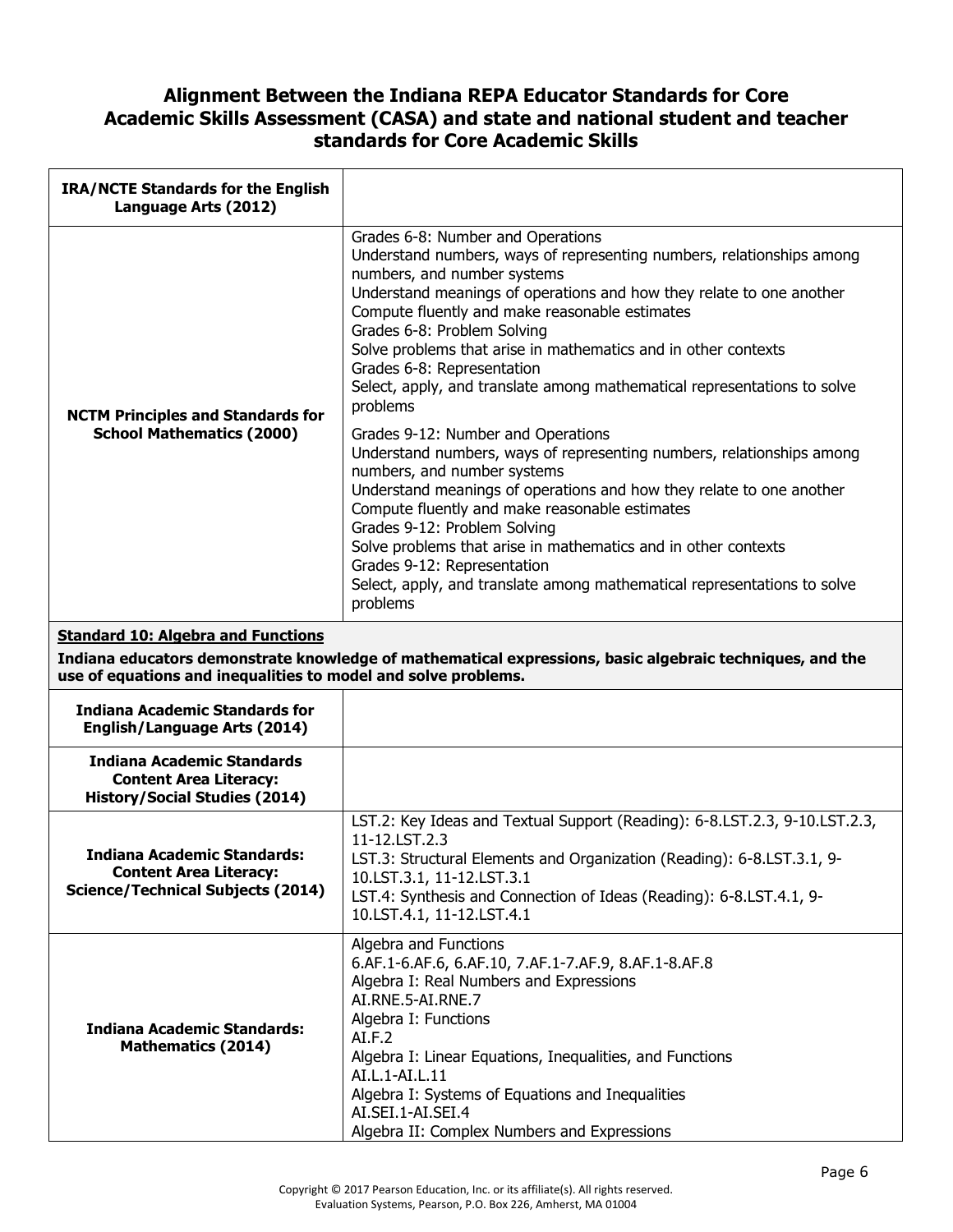| <b>IRA/NCTE Standards for the English</b>                                                                                                                                                                                      | AII.CNE.2-AII.CNE.5<br>Algebra II: Systems of Equations<br>AII.SE.2-AII.SE.3<br>Precalculus: Functions<br>PC.F.1, PC.F.2<br>Quantitative Reasoning<br>QR.RP.6, QR.M.4                                                                                                                                                                                                                                                                                                                                                                                                                                                                                                                                                                                                                                                                                                                                                                                                                                                                                              |
|--------------------------------------------------------------------------------------------------------------------------------------------------------------------------------------------------------------------------------|--------------------------------------------------------------------------------------------------------------------------------------------------------------------------------------------------------------------------------------------------------------------------------------------------------------------------------------------------------------------------------------------------------------------------------------------------------------------------------------------------------------------------------------------------------------------------------------------------------------------------------------------------------------------------------------------------------------------------------------------------------------------------------------------------------------------------------------------------------------------------------------------------------------------------------------------------------------------------------------------------------------------------------------------------------------------|
| Language Arts (2012)                                                                                                                                                                                                           | Grades 6-8: Algebra<br>Understand patterns, relations, and functions<br>Represent and analyze mathematical situations and structures using algebraic<br>symbols                                                                                                                                                                                                                                                                                                                                                                                                                                                                                                                                                                                                                                                                                                                                                                                                                                                                                                    |
| <b>NCTM Principles and Standards for</b><br><b>School Mathematics (2000)</b>                                                                                                                                                   | Use mathematical models to represent and understand quantitative<br>relationships<br>Analyze change in various contexts<br>Grades 6-8: Problem Solving<br>Solve problems that arise in mathematics and in other contexts<br>Grades 6-8: Representation<br>Select, apply, and translate among mathematical representations to solve<br>problems<br>Use representations to model and interpret physical, social, and mathematical<br>phenomena<br>Grades 9-12: Algebra<br>Understand patterns, relations, and functions<br>Represent and analyze mathematical situations and structures using algebraic<br>symbols<br>Use mathematical models to represent and understand quantitative<br>relationships<br>Analyze change in various contexts<br>Grades 9-12: Problem Solving<br>Solve problems that arise in mathematics and in other contexts<br>Grades 9-12: Representation<br>Select, apply, and translate among mathematical representations to solve<br>problems<br>Use representations to model and interpret physical, social, and mathematical<br>phenomena |
| <b>Standard 11: Measurement and Geometry</b><br>Indiana educators demonstrate knowledge of the principles and procedures of measurement, basic properties<br>of two- and three-dimensional figures, and reasoning in geometry. |                                                                                                                                                                                                                                                                                                                                                                                                                                                                                                                                                                                                                                                                                                                                                                                                                                                                                                                                                                                                                                                                    |
| <b>Indiana Academic Standards for</b><br><b>English/Language Arts (2014)</b>                                                                                                                                                   |                                                                                                                                                                                                                                                                                                                                                                                                                                                                                                                                                                                                                                                                                                                                                                                                                                                                                                                                                                                                                                                                    |
| <b>Indiana Academic Standards</b><br><b>Content Area Literacy:</b><br><b>History/Social Studies (2014)</b>                                                                                                                     |                                                                                                                                                                                                                                                                                                                                                                                                                                                                                                                                                                                                                                                                                                                                                                                                                                                                                                                                                                                                                                                                    |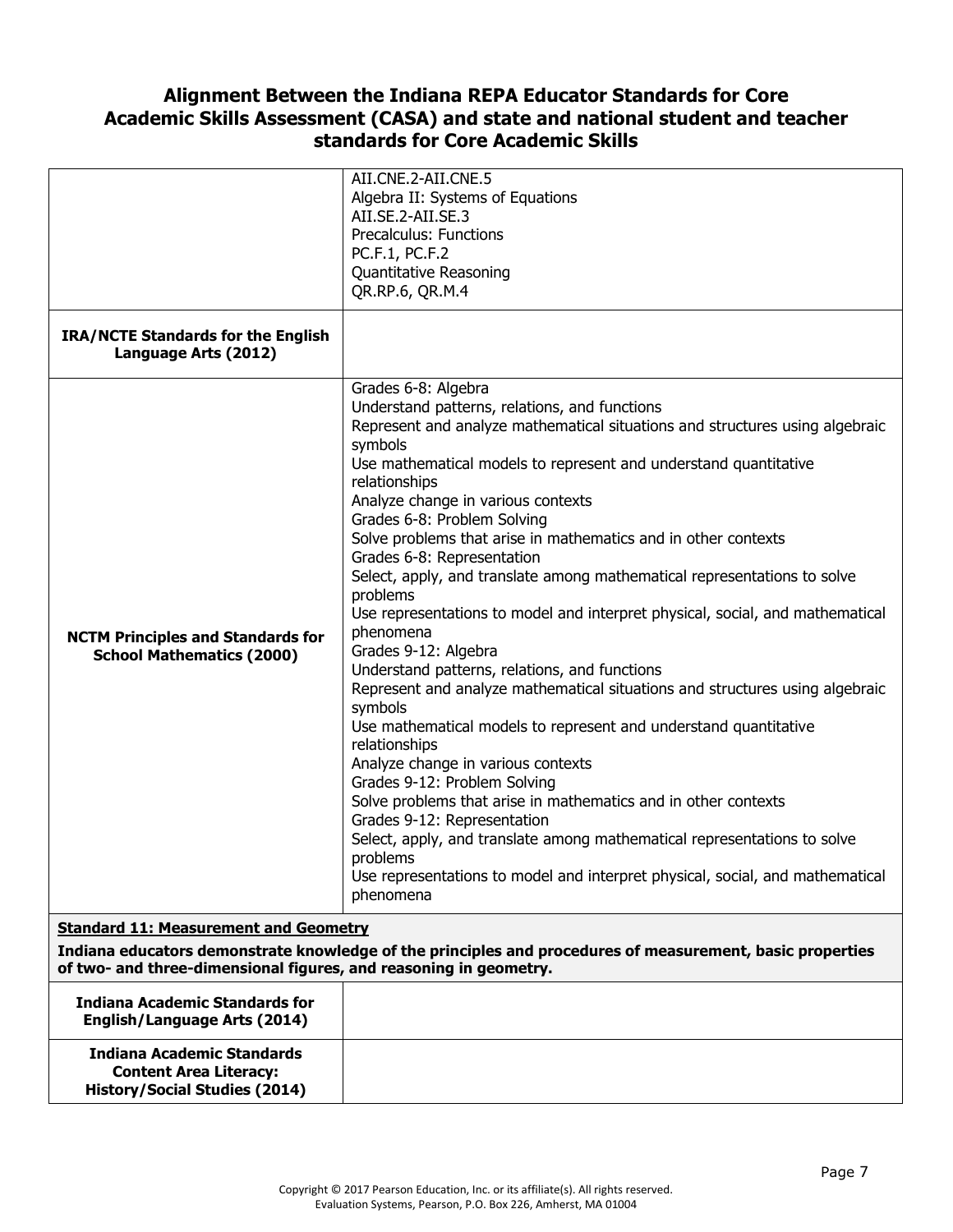| <b>Indiana Academic Standards:</b><br><b>Content Area Literacy:</b><br><b>Science/Technical Subjects (2014)</b> | LST.2: Key Ideas and Textual Support (Reading): 6-8.LST.2.3, 9-10.LST.2.3,<br>11-12.LST.2.3<br>LST.3: Structural Elements and Organization (Reading): 6-8.LST.3.1, 9-<br>10.LST.3.1, 11-12.LST.3.1<br>LST.4: Synthesis and Connection of Ideas (Reading): 6-8.LST.4.1, 9-<br>10.LST.4.1, 11-12.LST.4.1<br>LST.5: Writing Genres (Writing): 6-8.LST.5.1, 9-10.LST.5.1, 11-12.LST.5.1                                                                                                                                                                                                                                                                                                                                                                                                                                                                                                                                                                                                                                                                                                                                                                                                                                                                                                                                               |
|-----------------------------------------------------------------------------------------------------------------|-----------------------------------------------------------------------------------------------------------------------------------------------------------------------------------------------------------------------------------------------------------------------------------------------------------------------------------------------------------------------------------------------------------------------------------------------------------------------------------------------------------------------------------------------------------------------------------------------------------------------------------------------------------------------------------------------------------------------------------------------------------------------------------------------------------------------------------------------------------------------------------------------------------------------------------------------------------------------------------------------------------------------------------------------------------------------------------------------------------------------------------------------------------------------------------------------------------------------------------------------------------------------------------------------------------------------------------|
| <b>Indiana Academic Standards:</b><br><b>Mathematics (2014)</b>                                                 | Geometry and Measurement<br>6.GM.1-6.GM.6, 7.GM.1-7.GM.7, 8.GM.1-8.GM.2, 8.GM.4-8.GM.5, 8.GM.7-<br>8.GM.9<br>Geometry: Lines, Angles, and Planes<br>G.PL.3<br>Geometry: Triangles<br>G.T.1, G.T.2, G.T.4, G.T.5, G.T.8, G.T.9, G.T.11<br>Geometry: Quadrilaterals and Other Polygons<br>G.QP.3-G.QP.5<br>Geometry: Circles<br>G. CI.1, G.CI.2, G.CI.4<br>Geometry: Three-Dimensional Solids<br>G.TS.3, G.TS.5                                                                                                                                                                                                                                                                                                                                                                                                                                                                                                                                                                                                                                                                                                                                                                                                                                                                                                                     |
| <b>IRA/NCTE Standards for the English</b><br>Language Arts (2012)                                               |                                                                                                                                                                                                                                                                                                                                                                                                                                                                                                                                                                                                                                                                                                                                                                                                                                                                                                                                                                                                                                                                                                                                                                                                                                                                                                                                   |
| <b>NCTM Principles and Standards for</b><br><b>School Mathematics (2000)</b>                                    | Grades 6-8: Geometry<br>Analyze characteristics and properties of two- and three-dimensional<br>geometric shapes and develop mathematical arguments about geometric<br>relationships<br>Specify locations and describe spatial relationships using coordinate geometry<br>and other representational systems<br>Apply transformations and use symmetry to analyze mathematical situations<br>Use visualization, spatial reasoning, and geometric modeling to solve problems<br>Grades 6-8: Measurement<br>Understand measurable attributes of objects and the units, systems, and<br>processes of measurement<br>Apply appropriate techniques, tools, and formulas to determine measurements<br>Grades 6-8: Problem Solving<br>Solve problems that arise in mathematics and in other contexts<br>Grades 6-8: Reasoning and Proof<br>Recognize reasoning and proof as fundamental aspects of mathematics<br>Make and investigate mathematical conjectures<br>Develop and evaluate mathematical arguments and proofs<br>Select and use various types of reasoning and methods of proof<br>Grades 6-8: Representation<br>Select, apply, and translate among mathematical representations to solve<br>problems<br>Use representations to model and interpret physical, social, and mathematical<br>phenomena<br>Grades 9-12: Geometry |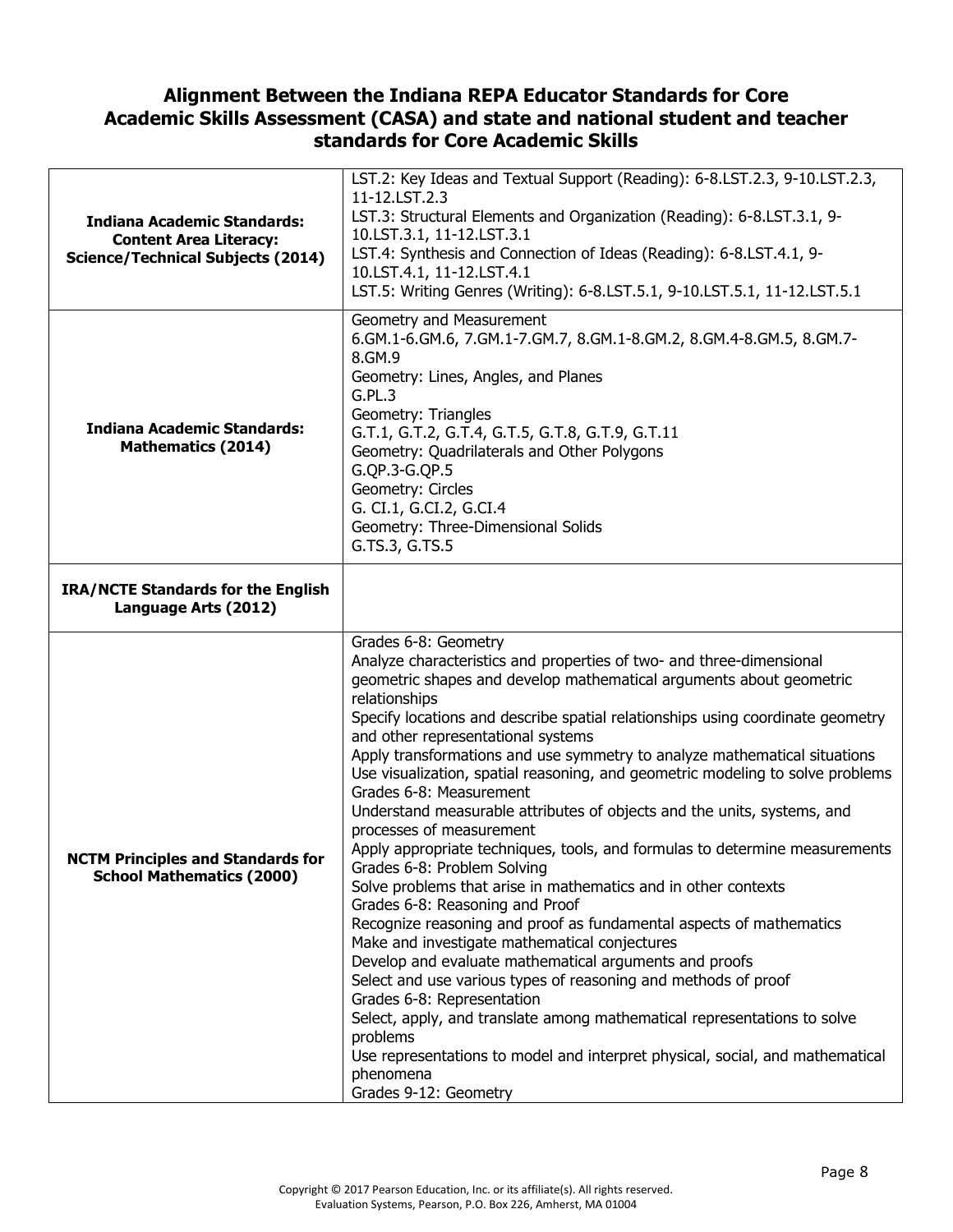|                                                                                                            | Analyze characteristics and properties of two- and three-dimensional<br>geometric shapes and develop mathematical arguments about geometric<br>relationships<br>Specify locations and describe spatial relationships using coordinate geometry<br>and other representational systems<br>Apply transformations and use symmetry to analyze mathematical situations<br>Use visualization, spatial reasoning, and geometric modeling to solve problems<br>Grades 9-12: Measurement<br>Understand measurable attributes of objects and the units, systems, and<br>processes of measurement<br>Apply appropriate techniques, tools, and formulas to determine measurements<br>Grades 9-12: Problem Solving<br>Solve problems that arise in mathematics and in other contexts<br>Grades 9-12: Reasoning and Proof<br>Recognize reasoning and proof as fundamental aspects of mathematics<br>Make and investigate mathematical conjectures<br>Develop and evaluate mathematical arguments and proofs<br>Select and use various types of reasoning and methods of proof |
|------------------------------------------------------------------------------------------------------------|-----------------------------------------------------------------------------------------------------------------------------------------------------------------------------------------------------------------------------------------------------------------------------------------------------------------------------------------------------------------------------------------------------------------------------------------------------------------------------------------------------------------------------------------------------------------------------------------------------------------------------------------------------------------------------------------------------------------------------------------------------------------------------------------------------------------------------------------------------------------------------------------------------------------------------------------------------------------------------------------------------------------------------------------------------------------|
|                                                                                                            | Grades 9-12: Representation<br>Select, apply, and translate among mathematical representations to solve<br>problems<br>Use representations to model and interpret physical, social, and mathematical<br>phenomena                                                                                                                                                                                                                                                                                                                                                                                                                                                                                                                                                                                                                                                                                                                                                                                                                                               |
| <b>Standard 12: Statistics and Probability</b><br>fundamental properties of probability.                   | Indiana educators demonstrate knowledge of the collection, presentation, and interpretation of data, and of the                                                                                                                                                                                                                                                                                                                                                                                                                                                                                                                                                                                                                                                                                                                                                                                                                                                                                                                                                 |
| <b>Indiana Academic Standards for</b><br><b>English/Language Arts (2014)</b>                               |                                                                                                                                                                                                                                                                                                                                                                                                                                                                                                                                                                                                                                                                                                                                                                                                                                                                                                                                                                                                                                                                 |
| <b>Indiana Academic Standards</b><br><b>Content Area Literacy:</b><br><b>History/Social Studies (2014)</b> |                                                                                                                                                                                                                                                                                                                                                                                                                                                                                                                                                                                                                                                                                                                                                                                                                                                                                                                                                                                                                                                                 |
| Indiana Academic Standards:<br><b>Content Area Literacy:</b><br><b>Science/Technical Subjects (2014)</b>   | LST.2: Key Ideas and Textual Support (Reading): 6-8.LST.2.3, 9-10.LST.2.3,<br>11-12.LST.2.3<br>LST.3: Structural Elements and Organization (Reading): 6-8.LST.3.1, 9-<br>10.LST.3.1, 11-12.LST.3.1<br>LST.4: Synthesis and Connection of Ideas (Reading): 6-8.LST.4.1, 9-<br>10.LST.4.1, 11-12.LST.4.1, 9-10.LST.4.2, 11-12.LST.4.2<br>LST.7: The Research Process (Writing): 6-8.LST.7.1, 9-10.LST.7.1, 11-<br>12.LST.7.1                                                                                                                                                                                                                                                                                                                                                                                                                                                                                                                                                                                                                                      |
| <b>Indiana Academic Standards:</b><br><b>Mathematics (2014)</b>                                            | Data Analysis and Statistics<br>6.DS.1-D.DS.4, 7.DSP.1-7.DSP.7, 8.DSP.1-8.DSP.5<br>Algebra I: Data Analysis and Statistics<br>AI.DS.1-AI.DS.3<br>Algebra II: Data Analysis, Statistics, and Probability<br>AII.DSP.1, AII.DSP.3, AII.DSP.5<br>Precalculus: Functions<br><b>PC.F.2</b><br>Finite Math: Probability                                                                                                                                                                                                                                                                                                                                                                                                                                                                                                                                                                                                                                                                                                                                               |